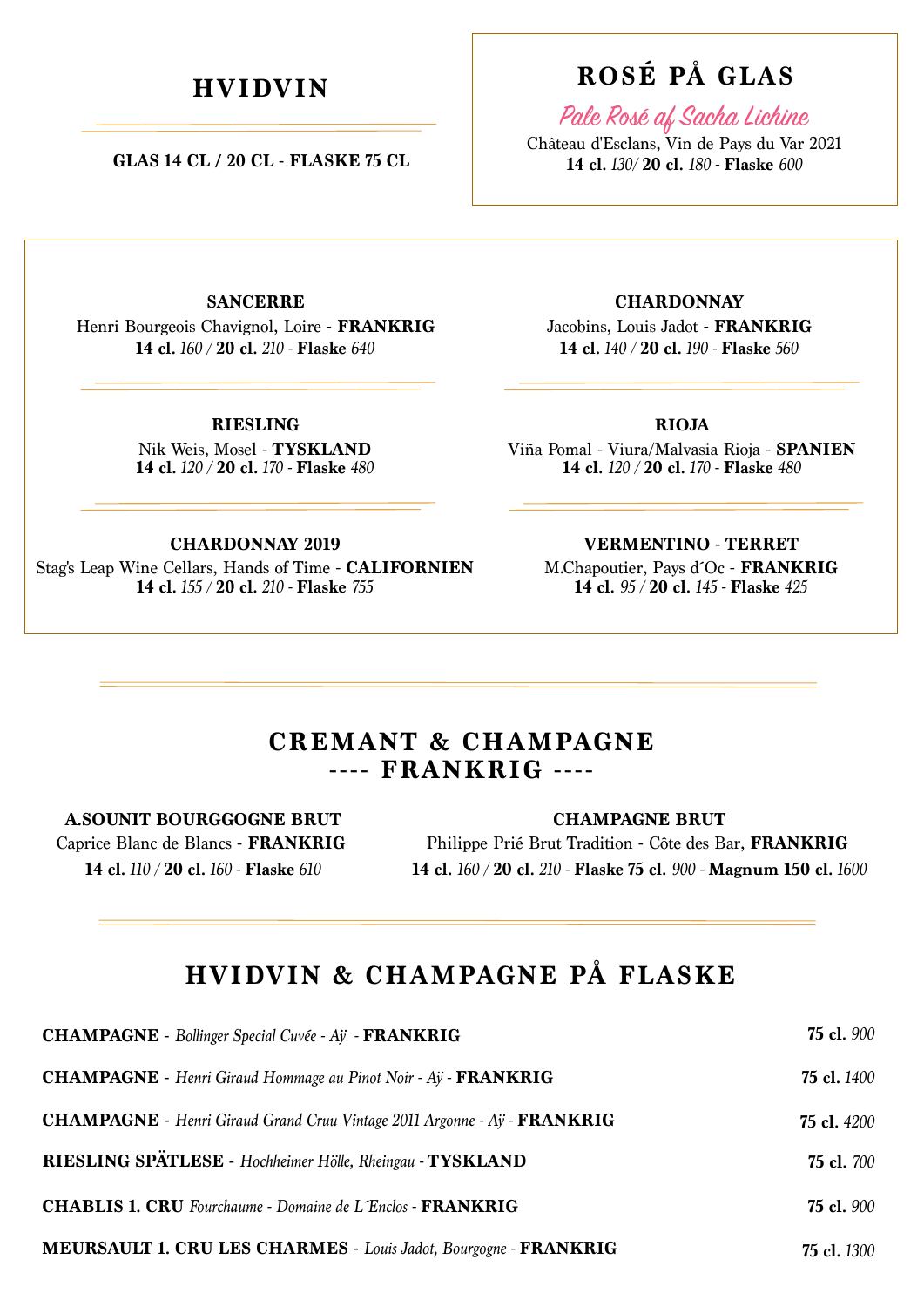### **GLAS 14 CL / 20 CL - FLASKE 75 CL**

*Grønne Oliven 49 Røget Mandler 49 Peanuts 49*

*Nøddemix 49*

*Jamón Ibéricoskinke & Manchego 149 Pommes Frites m. Trøffel 89 Hummus m. Grønsagssticks 89* 

*Pommes Frites m. Trøffel 89*

Ribera del Duero 2018 - **SPANIEN 14 cl.** *250 /* **20 cl.** *350 -* **Flaske** *1300* **PSI - PETER SISSECK**

Purato, Sicilien - **ITALIEN 14 cl.** *110 /* **20 cl.** *160 -* **Flaske** *500* **NERO D´AVOLA**

### **ZINFANDEL OLD VINE**

**14 cl.** *125 /* **20 cl.** *175 -* **Flaske** *575* Black Ink Californien - **USA**

#### **PINOT NERO**

**14 cl.** *140 /* **20 cl.** *190 -* **Flaske** *650* Patrick Uccelli, Alto Adige - **ITALIEN** **14 cl.** *160 /* **20 cl.** *210 -* **Flaske** *750*

Tempranillo - Artuke Pies Negros Tinto - **SPANIEN RIOJA**

**BOURGOGNE PINOT NOIR**

**14 cl.** *165 /* **20 cl.** *215 -* **Flaske** *775* Les Petites Pierres Louis Jadot - **FRANKRIG**

#### **BAROLO**

**14 cl.** *170 /* **20 cl.** *220 -* **Flaske** *800* M.Abbona, Piemonte - **ITALIEN**

#### **GRENACHE/SYRAH**

**14 cl.** *95 /* **20 cl.** *145 -* **Flaske** *425* M. Chapoutier, Pays d´Oc - **FRANKRIG**

# **RØDVIN PÅ FLASKE**

| <b>MARGAUX</b> - Château Fontarney Bordeaux 2016 - FRANKRIG                                                 | <b>75 cl.</b> 900  |
|-------------------------------------------------------------------------------------------------------------|--------------------|
| <b>MOREY-SAINT-DENIS</b> - Vieilles Vignes, Domaine Lignier-Michelot, Bourgogne 2018 - FRANKRIG 75 cl. 1000 |                    |
| <b>GEVREY-CHAMBERTIN</b> - Clos Villages, Domaine Livera, Bourgogne 2020 - FRANKRIG                         | <b>75 cl.</b> 1500 |
| RIVETTO BAROLO - Serralunga d'Alba, Piemonte 2017 - ITALIEN                                                 | <b>75 cl.</b> 1500 |
| <b>CABERNET SAUVIGNON</b> - Stag's Leap Wine Cellars, Fay 2018 - NAPA VALLEY                                | <b>75 cl.</b> 1800 |

# **RØDVIN LAMBRUSCO**

La Cantina Settecani, Reggio Romagna - **ITALIEN 14 cl.** *95 /* **20 cl.** *145 -* **Flaske** *440*

Grasparossa di Castelvetro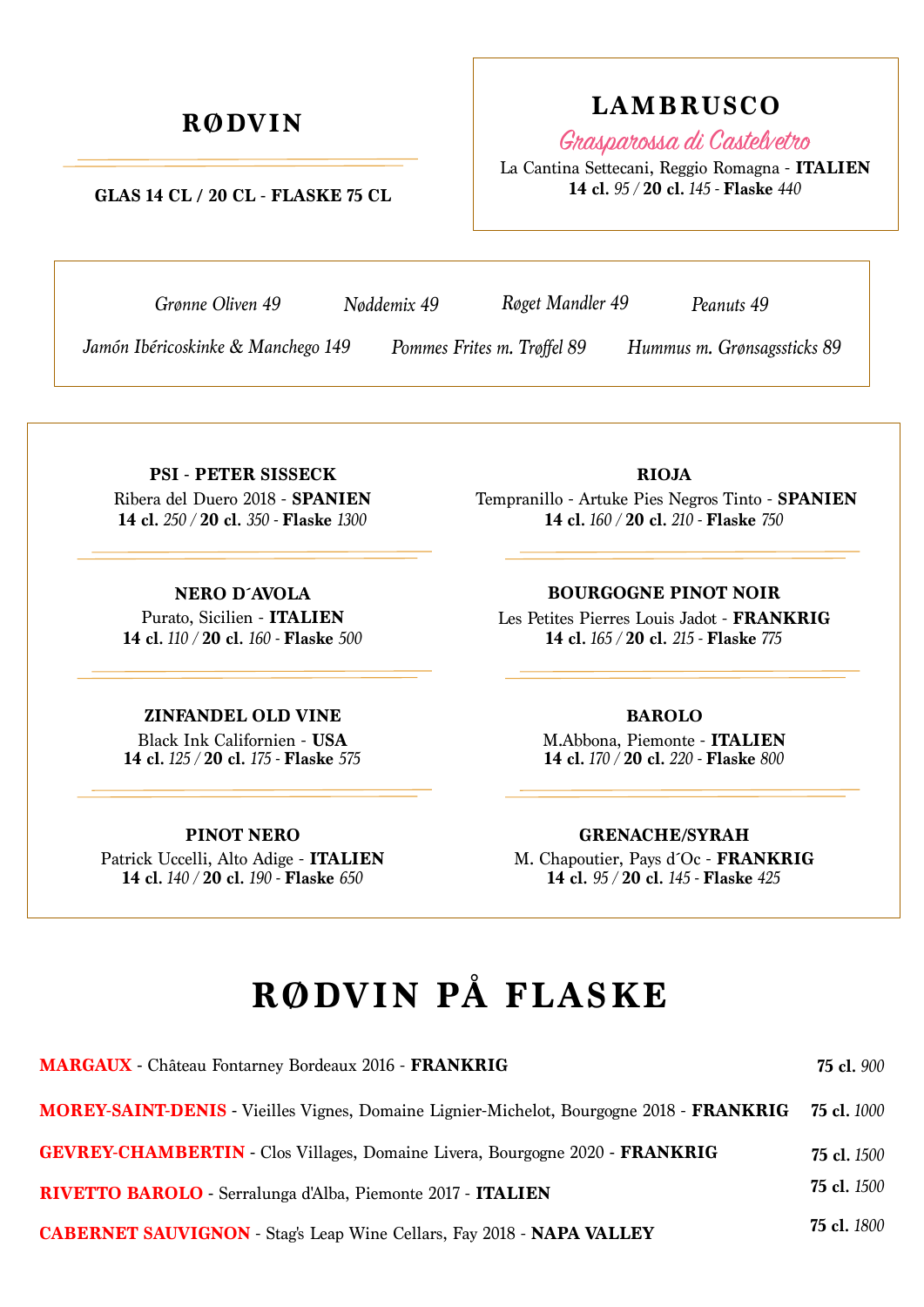# **UDVALG AF TE FRA CHAPLON**

### **65 PR. TEKANDE / 20 FOR EN GENOPFYLDNING**

**KVÆDE TE**

*Økologisk Te* Grøn og hvid Ceylon te med smag af kvæde

Grøn og hvid Ceylon te m. mynte, æble & blomster *Økologisk Te* **LIMA TE**

#### **CASABLANCA**

*Økologisk Te* Grøn og hvid Ceylon te m. citrongræs, mynte & blomster

**FULDMÅNE**

Grøn Ceylon te m. citrongræs & naturlig sødme *Økologisk Te*

#### **MYNTE**

*Økologisk Te* Sort og grøn Ceylon te m. mynte & blomster

**EARL GREY**

*Økologisk Te* Sort Ceylon te m. bergamot **FERSKEN & MANGO**

*Økologisk Te* Grøn og hvid Ceylon te m. fersken og mango

# **KAFFE & KAGE**

*Gulerodskage 55 - Brownie 35 - Hjemmebagt Cookie 15 - Créme Brûlée 89 - Chokolademousse 99*

*Espresso 25*

*Americano 35*

*Cortado 35*

*Flatwhite 45*

*Cafe Latte 45*

*Havremælk / Laktosefri mælk 10 Chai latte 55*

*Karamel latte 55*

*Hasselnød latte 55*

*Vanilje latte 55*

*Moka Latte 55*

*Varm chokolade m. flødeskum 60*

*Cappuccino 45 Iskaffe m. sirup 55*